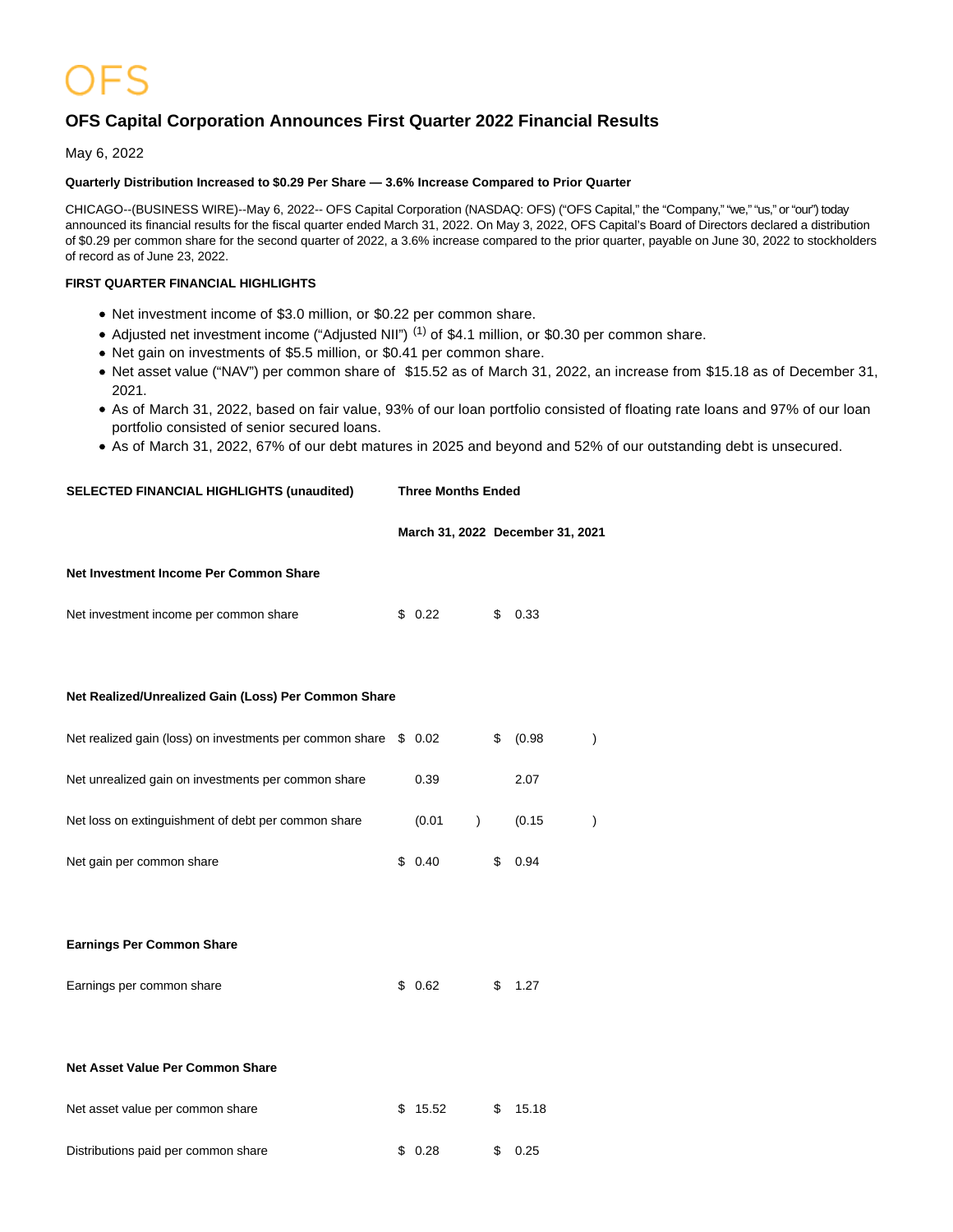# **Adjusted NII Per Common Share(1)**

| Net investment income per common share              | \$0.22  | \$<br>0.33                       |
|-----------------------------------------------------|---------|----------------------------------|
| Capital gain incentive fee accrual per common share | 0.08    | 0.14                             |
| Adjusted NII per common share                       | \$0.30  | \$<br>0.47                       |
|                                                     | As of   |                                  |
| (in millions, except per share data)                |         | March 31, 2022 December 31, 2021 |
| <b>Balance Sheet Highlights (unaudited)</b>         |         |                                  |
| Investment portfolio, at fair value                 | \$556.9 | \$<br>507.1                      |
| <b>Total assets</b>                                 | 571.7   | 569.0                            |
|                                                     |         |                                  |

"Our net asset value increased 2.2% from the end of 2021 and we increased our quarterly distribution for the seventh consecutive quarter," said Bilal Rashid, OFS Capital's Chairman and Chief Executive Officer. "We believe that credit quality remains solid and that our portfolio is well positioned in this rising interest rate environment as 93% of our loan portfolio consists of floating rate loans and 67% of outstanding debt is fixed rate."

On a supplemental basis, we disclose Adjusted NII (including on a per share basis), which is a financial measure calculated and presented on basis other than in accordance with generally accepted accounting principles of the United States of America ("GAAP"). Adjusted NII represents net investment income, excluding the capital gains incentive fee, in periods in which such expense occurs. GAAP requires recognition of a capital gains incentive fee in our financial statements when aggregate net realized and unrealized capital gains, if any, on a cumulative basis from the

(1) date of the election to be a BDC through the reporting date is positive. Such fees are subject to further conditions specified in the investment advisory agreement with OFS Capital Management, LLC, principally related to the realization of such net gains, before OFS Capital Management, LLC is entitled to payment, and such recognized fees are subject to the risk of reversal should unrealized gains diminish to become losses. Management believes that Adjusted NII is a useful indicator of operations exclusive of any net capital gains incentive fee, as net investment income does not include the net gains, realized or unrealized, associated with the capital gains incentive fee.

Management believes Adjusted NII facilitates analysis of our results of operations and provides greater transparency into the determination of incentive fees. Adjusted NII is not meant as a substitute for net investment income determined in accordance with GAAP and should be considered in the context of the entirety of our reported results of operations, financial position and cash flows determined in accordance with GAAP. A reconciliation of net investment income determined in accordance with GAAP to Adjusted NII is set forth in Schedule I to this press release.

### **PORTFOLIO AND INVESTMENT ACTIVITIES**

(\$ in millions, except for per share data)

| <b>Portfolio Overview</b>                                                   |  | As of and for the Three<br><b>Months Ended March 31, 2022</b> |   |  |  |
|-----------------------------------------------------------------------------|--|---------------------------------------------------------------|---|--|--|
| Investment portfolio, at fair value                                         |  | 556.9                                                         |   |  |  |
| Weighted-average performing income yield - interest-bearing investments (2) |  | 9.0                                                           | % |  |  |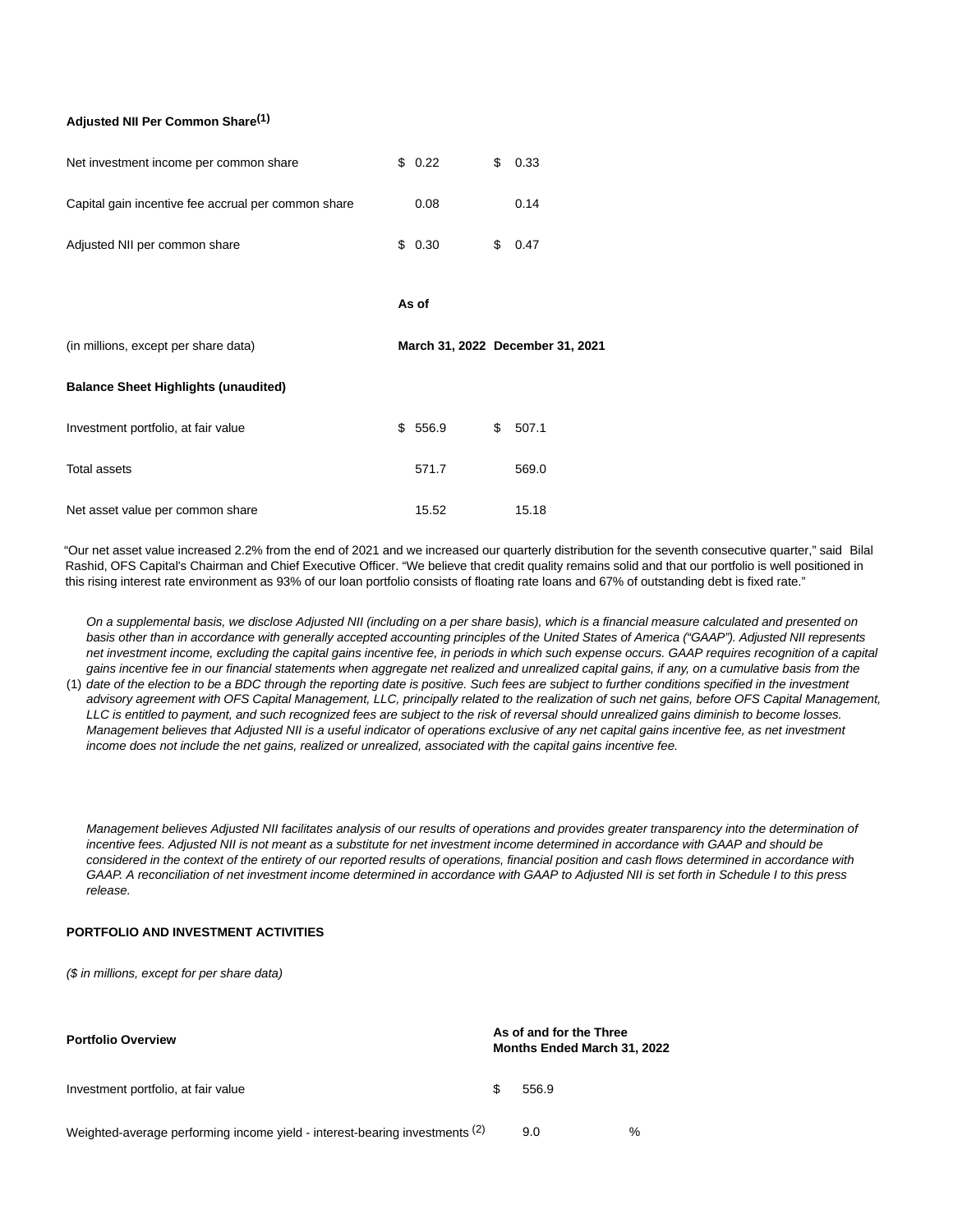| Weighted-average realized yield - interest-bearing investments (3) | 8.6 | %             |
|--------------------------------------------------------------------|-----|---------------|
| Weighted-average realized yield on total investments (4)           | 8.2 | $\frac{1}{2}$ |

The weighted-average yields of our investments is not the same as a return on investment for our stockholders but, rather, relates to portion of our investment portfolio and is calculated before the payment of all of our fees and expenses.

(2) Income yield is calculated as (a) the actual amount earned on performing investments, including interest and prepayment fees and amortization of net loan fees, divided by (b) the weighted-average of total performing investment amortized cost.

(3) fees, divided by (b) the weighted-average of total interest-bearing investments amortized cost, in each case, including debt investments in Realized yield is computed as (a) the actual amount earned on interest-bearing investments, including interest, prepayment fees and net loan non-accrual status and non-income producing Structured Finance Notes.

(4) Realized yield is computed as (a) the actual amount earned on all investments including interest, dividends and prepayment fees, amortization of net loan fees, and dividends received divided by (b) the weighted-average of total investments amortized cost or cost.

|                                             | <b>Three Months Ended</b> |                                  |
|---------------------------------------------|---------------------------|----------------------------------|
| <b>Portfolio Activity</b>                   |                           | March 31, 2022 December 31, 2021 |
| Investments in new portfolio companies      | \$ 33.0                   | \$<br>61.6                       |
| Investments in existing portfolio companies | 15.1                      | 13.7                             |
| Investments in structured finance notes     | 22.1                      |                                  |

As of March 31, 2022, based on fair value, our investment portfolio was comprised of the following:

- Total investments of \$556.9 million, which was equal to approximately 111% of amortized cost;
- Debt investments of \$370.7 million in 63 portfolio companies, of which 97% and 3% were senior secured loans and subordinated loans, respectively;
- Equity investments of \$95.9 million;
- 20 structured finance note investments totaling \$90.4 million; and
- Unfunded commitments of \$44.8 million to 16 portfolio companies.

#### **RESULTS OF OPERATIONS**

#### **Investment Income**

For the three months ended March 31, 2022, total investment income of \$10.9 million decreased by \$4.3 million compared to the three months ended December 31, 2021, primarily due to a decrease of \$2.6 million in dividend and fee income. Also contributing to the decrease in investment income for the three months ended March 31, 2022 was a \$0.7 million decrease in deferred fee amortization as a result of lower portfolio runoff and redeployment of payoffs into lower yielding senior secured loans.

#### **Expenses**

For the three months ended March 31, 2022, total expenses of \$7.9 million decreased by \$2.9 million compared to the three months ended December 31, 2021, primarily due to a decrease in incentive fees and interest expense.

#### **Net Gain (Loss) on Investments**

For the three months ended March 31, 2022, our portfolio experienced net gains of \$5.5 million principally due to a \$10.0 million, or 3.1%, increase in the fair values of our directly originated debt and equity investments. The net gains in our directly originated investments were primarily attributable to a \$9.6 million increase in the fair value of our equity position in Pfanstiehl Holdings, Inc. Partially offsetting our net gains in our directly originated investments for the three months ended March 31, 2022 were unrealized losses of \$1.0 million and \$3.4 million on our broadly syndicated loans and structured finance notes, respectively, primarily due to widening of liquid credit market spreads.

#### **LIQUIDITY AND CAPITAL RESOURCES**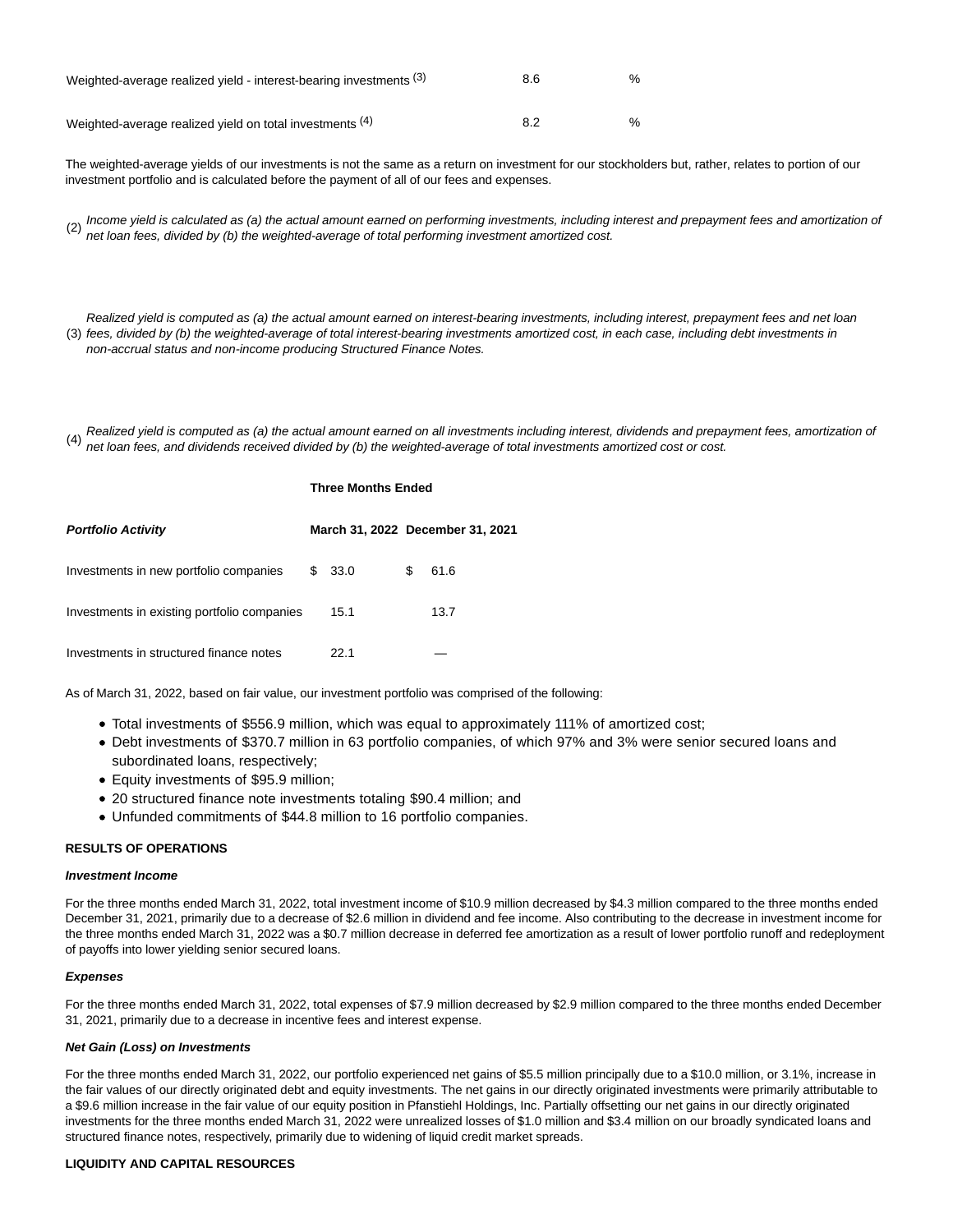As of March 31, 2022, we had \$10.5 million in cash, which includes \$7.5 million held by our wholly owned small business investment company, OFS SBIC I, LP ("SBIC I LP"), and OFSCC-FS, LLC ("OFSCC-FS"), an indirect wholly owned subsidiary. Our use of cash held by SBIC I LP and OFSCC-FS is restricted by regulatory and contractual conditions, including limitations on the amount of cash SBIC I LP and OFSCC-FS can distribute to us.

As of March 31, 2022, we had an unused commitment of \$21.8 million under our senior secured revolving credit facility with Pacific Western Bank ("PWB Credit Facility"), as well as an unused commitment of \$38.6 million under our revolving credit facility with BNP Paribas, both subject to borrowing base requirements and other covenants. Based on fair values and equity capital at March 31, 2022, we could access all unused commitments under our credit facilities and remain in compliance with the 1940 Act asset coverage requirement.

### **RECENT DEVELOPMENTS**

On April 22, 2022, we amended the PWB Credit Facility to: (i) increase the maximum amount available under the PWB Credit Facility from \$25.0 million to \$35.0 million; and (ii) extend the maturity date of the PWB Credit Facility from February 28, 2023 to February 28, 2024.

#### **CONFERENCE CALL**

OFS Capital will host a conference call to discuss these results on Friday, May 6, 2022, at 10:00 AM Eastern Time. Interested parties may participate in the call via the following:

INTERNET: Go to [www.ofscapital.com a](https://cts.businesswire.com/ct/CT?id=smartlink&url=http%3A%2F%2Fwww.ofscapital.com&esheet=52710276&newsitemid=20220506005065&lan=en-US&anchor=www.ofscapital.com&index=1&md5=b3c3c60d22057daf97985530a73d2f7a)t least 15 minutes prior to the start time of the call to register, download, and install any necessary audio software. A replay will be available for 90 days on OFS Capital's website at [www.ofscapital.com.](https://cts.businesswire.com/ct/CT?id=smartlink&url=http%3A%2F%2Fwww.ofscapital.com&esheet=52710276&newsitemid=20220506005065&lan=en-US&anchor=www.ofscapital.com&index=2&md5=cac06e100ec582562b86d4c4e9f7f0a2)

TELEPHONE: Dial (877) 510-7674 (Domestic) or (412) 902-4139 (International) approximately 15 minutes prior to the call. A telephone replay of the conference call will be available through May 16, 2022 at 9:00 AM Eastern Time and may be accessed by calling (877) 344-7529 (Domestic) or (412) 317-0088 (International) and utilizing conference ID #3433125.

For more detailed discussion of the financial and other information included in this press release, please refer to OFS Capital's Form 10-Q for the first quarter ended March 31, 2022.

#### **OFS Capital Corporation and Subsidiaries**

#### **Consolidated Statement of Assets and Liabilities**

**(Dollar amounts in thousands, except per share data)**

|                                                                                                 | March 31,<br>2022 | <b>December</b><br>31,<br>2021 |
|-------------------------------------------------------------------------------------------------|-------------------|--------------------------------|
|                                                                                                 | (unaudited)       |                                |
| <b>Assets</b>                                                                                   |                   |                                |
| Investments, at fair value:                                                                     |                   |                                |
| Non-control/non-affiliate investments (amortized cost of \$484,150 and \$428,398, respectively) | \$472,538         | \$421,567                      |
| Affiliate investments (amortized cost of \$17,651 and \$17,650, respectively)                   | 84,376            | 72,584                         |
| Control investment (amortized cost of \$0 and \$11,264, respectively)                           |                   | 12,948                         |
| Total investments at fair value (amortized cost of \$501,801 and \$457,312, respectively)       | 556,914           | 507,099                        |
| Cash                                                                                            | 10,473            | 43,048                         |
| Interest receivable                                                                             | 2,092             | 1,475                          |
| Receivable for investments sold                                                                 |                   | 14,893                         |
| Prepaid expenses and other assets                                                               | 2,256             | 2,533                          |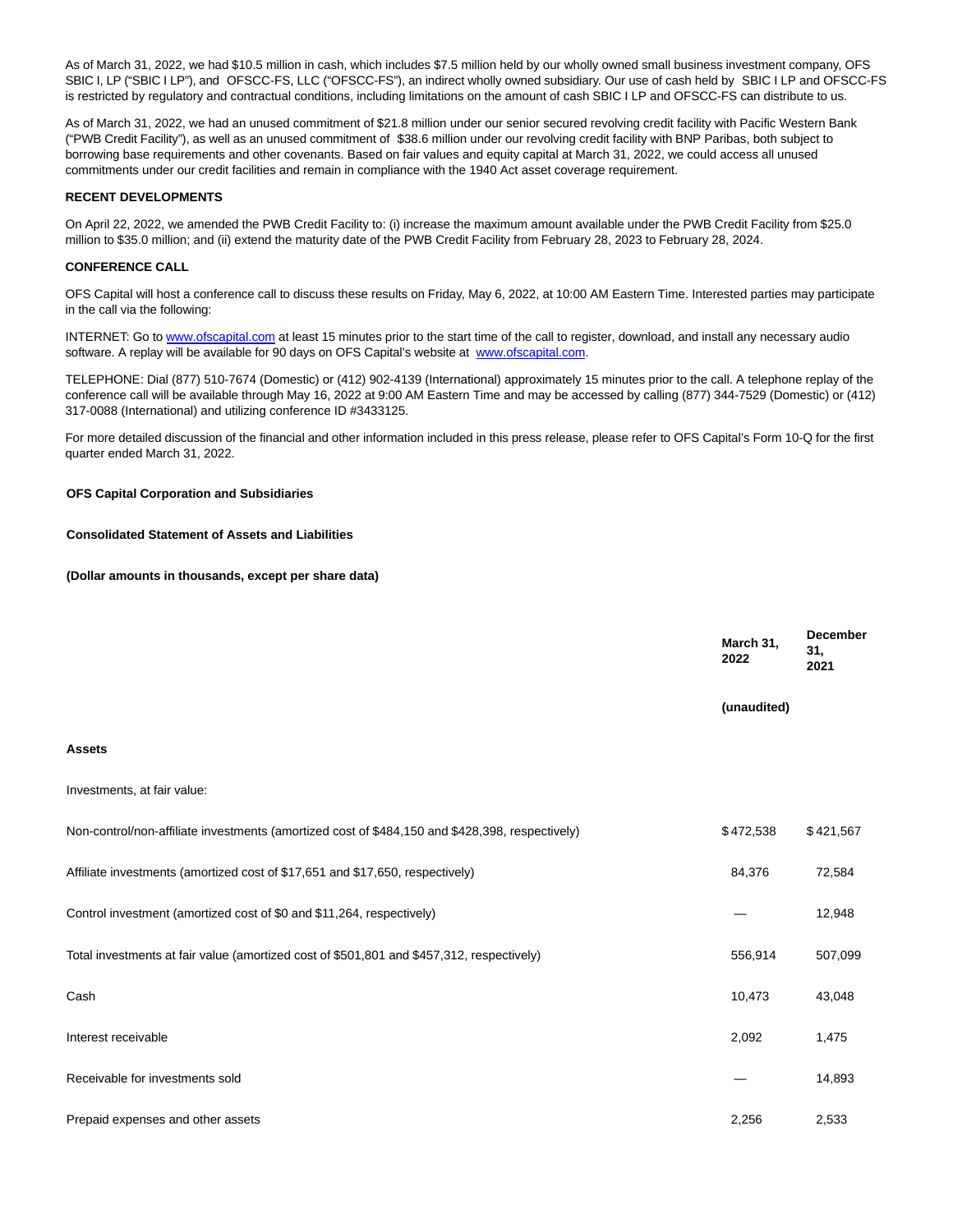# **Liabilities**

| Revolving lines of credit                                                                 | \$114,650 | \$100,000 |
|-------------------------------------------------------------------------------------------|-----------|-----------|
| SBA debentures (net of deferred debt issuance costs of \$367 and \$555, respectively)     | 50,553    | 69,365    |
| Unsecured notes (net of deferred debt issuance costs of \$4,414 and \$4,554 respectively) | 175,586   | 175,446   |
| Interest payable                                                                          | 1,657     | 3,685     |
| Payable to adviser and affiliates                                                         | 5,904     | 6,217     |
| Payable for investments purchased                                                         | 13,037    | 8,788     |
| Accrued professional fees                                                                 | 489       | 452       |
| Other liabilities                                                                         | 1,473     | 1,351     |
| <b>Total liabilities</b>                                                                  | 363,349   | 365,304   |

Commitments and contingencies

# **Net assets**

| Preferred stock, par value of \$0.01 per share, 2,000,000 shares authorized, -0- shares issued and outstanding as of<br>March 31, 2022 and December 31, 2021, respectively                      | $s -$      | $s -$      |
|-------------------------------------------------------------------------------------------------------------------------------------------------------------------------------------------------|------------|------------|
| Common stock, par value of \$0.01 per share, 100,000,000 shares authorized, 13,425,429 and 13,422,413 shares<br>issued and outstanding as of March 31, 2022 and December 31, 2021, respectively | 134        | 134        |
| Paid-in capital in excess of par                                                                                                                                                                | 185,152    | 185,113    |
| Total distributable earnings                                                                                                                                                                    | 23,100     | 18,497     |
| <b>Total net assets</b>                                                                                                                                                                         | 208,386    | 203,744    |
| <b>Total liabilities and net assets</b>                                                                                                                                                         | \$571,735  | \$569,048  |
| Number of shares outstanding                                                                                                                                                                    | 13,425,429 | 13,422,413 |
| Net asset value per share                                                                                                                                                                       | \$15.52    | \$15.18    |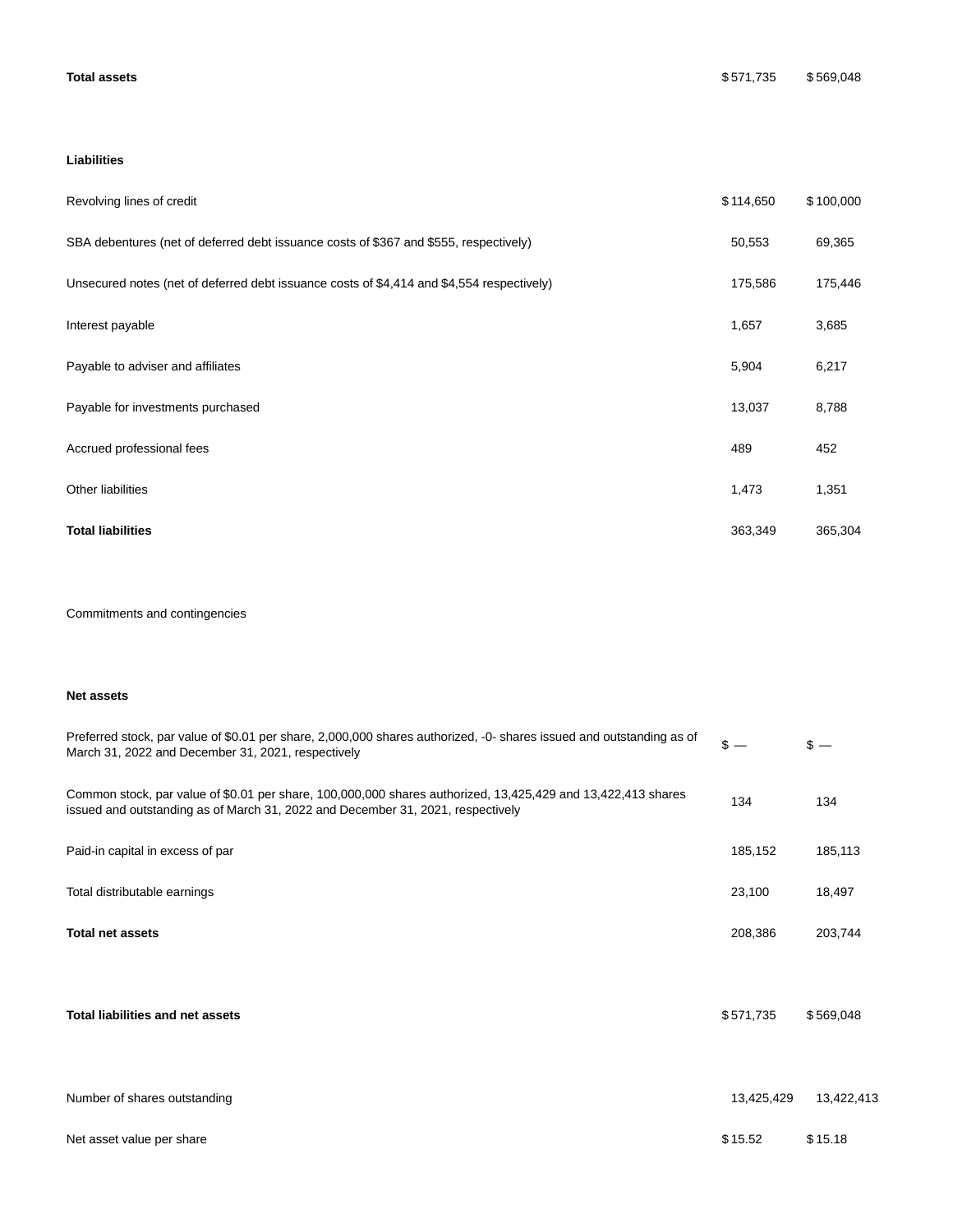# **OFS Capital Corporation and Subsidiaries**

# **Condensed Consolidated Statements of Operations (unaudited)**

# **(Dollar amounts in thousands, except per share data)**

|                                       | March 31, | <b>Three Months Ended</b> |  |
|---------------------------------------|-----------|---------------------------|--|
|                                       | 2022      | 2021                      |  |
| <b>Investment income</b>              |           |                           |  |
| Interest income:                      |           |                           |  |
| Non-control/non-affiliate investments | \$9,647   | \$8,845                   |  |
| Affiliate investments                 |           | 928                       |  |
| Control investment                    | 141       | 367                       |  |
| Total interest income                 | 9,788     | 10,140                    |  |
| Dividend income:                      |           |                           |  |
| Non-control/non-affiliate investments | 713       |                           |  |
| Affiliate investments                 |           | 47                        |  |
| Control investment                    | 45        |                           |  |
| Total dividend income                 | 758       | 47                        |  |
| Fee income:                           |           |                           |  |
| Non-control/non-affiliate investments | 394       | 267                       |  |
| Affiliate investments                 |           | 37                        |  |
| Control investment                    | 6         |                           |  |
| Total fee income                      | 400       | 304                       |  |
| <b>Total investment income</b>        | 10,946    | 10,491                    |  |
| <b>Expenses</b>                       |           |                           |  |
| Interest expense                      | 3,624     | 4,825                     |  |
| Management fee                        | 2,020     | 1,834                     |  |
| Capital Gains Fee                     | 1,072     |                           |  |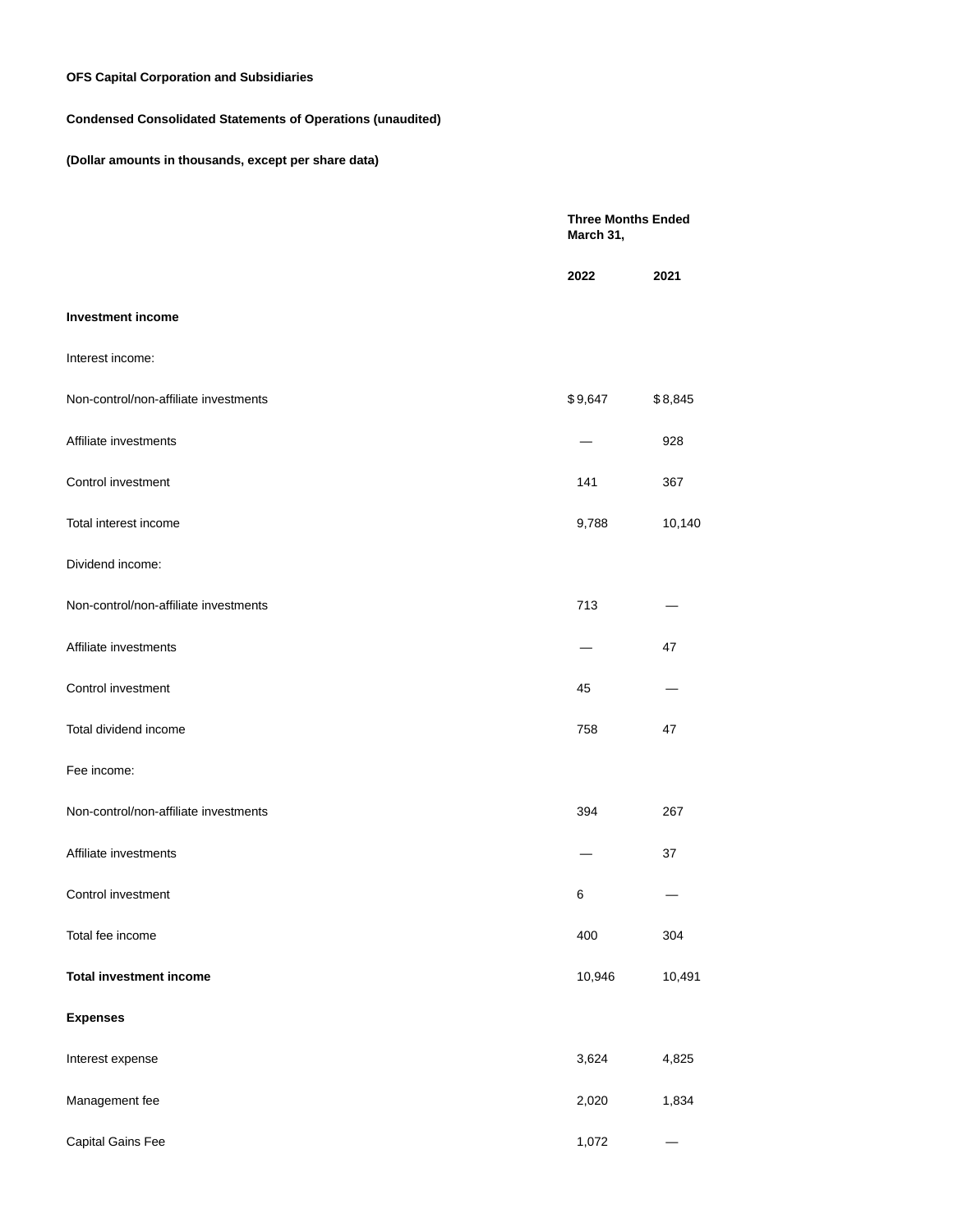| Professional fees     | 407   | 387   |
|-----------------------|-------|-------|
| Administration fee    | 451   | 568   |
| Other expenses        | 367   | 327   |
| <b>Total expenses</b> | 7,941 | 7,941 |
| Net investment income | 3,005 | 2,550 |

#### **Net realized and unrealized gain (loss) on investments**

| Net realized gain (loss) on non-control/non-affiliate investments                                | (13)       | 91         |  |
|--------------------------------------------------------------------------------------------------|------------|------------|--|
| Net realized gain on control investments                                                         | 278        |            |  |
| Income tax expense on net realized investment gains                                              | (48)       |            |  |
| Net unrealized appreciation (depreciation) on non-control/non-affiliate investments              | (4,784)    | 1,584      |  |
| Net unrealized appreciation on affiliate investments                                             | 11,792     | 1,926      |  |
| Net unrealized appreciation (depreciation) on control investment                                 | (1,684)    | 388        |  |
| Deferred tax expense on investments net unrealized appreciation                                  | (41)       | (66)       |  |
| Net gain on investments                                                                          | 5,500      | 3,923      |  |
| Loss on extinguishment of debt                                                                   | (144)      | (2,299)    |  |
| Net increase in net assets resulting from operations                                             | \$8,361    | \$4,174    |  |
|                                                                                                  |            |            |  |
| Net investment income per common share - basic and diluted                                       | \$0.22     | \$0.19     |  |
| Net increase in net assets resulting from operations per common share – basic and diluted \$0.62 |            | \$0.31     |  |
| Distributions declared per common share                                                          | \$0.28     | \$0.20     |  |
| Basic and diluted weighted average shares outstanding                                            | 13,422,447 | 13,409,033 |  |

#### **ABOUT OFS CAPITAL**

The Company is an externally managed, closed-end, non-diversified management investment company that has elected to be regulated as a business development company. The Company's investment objective is to provide stockholders with both current income and capital appreciation primarily through debt investments and, to a lesser extent, equity investments. The Company invests primarily in privately held middle-market companies in the United States, including lower-middle-market companies, targeting investments of \$3 million to \$20 million in companies with annual EBITDA between \$5 million and \$50 million. The Company offers flexible solutions through a variety of asset classes including senior secured loans, which includes first-lien, second-lien and unitranche loans, as well as subordinated loans and, to a lesser extent, warrants and other equity securities. The Company's investment activities are managed by OFS Capital Management, LLC, an investment adviser registered under the Investment Advisers Act of 1940<sup>5</sup>, as amended, and headquartered in Chicago, Illinois, with additional offices in New York and Los Angeles.

#### **FORWARD-LOOKING STATEMENTS**